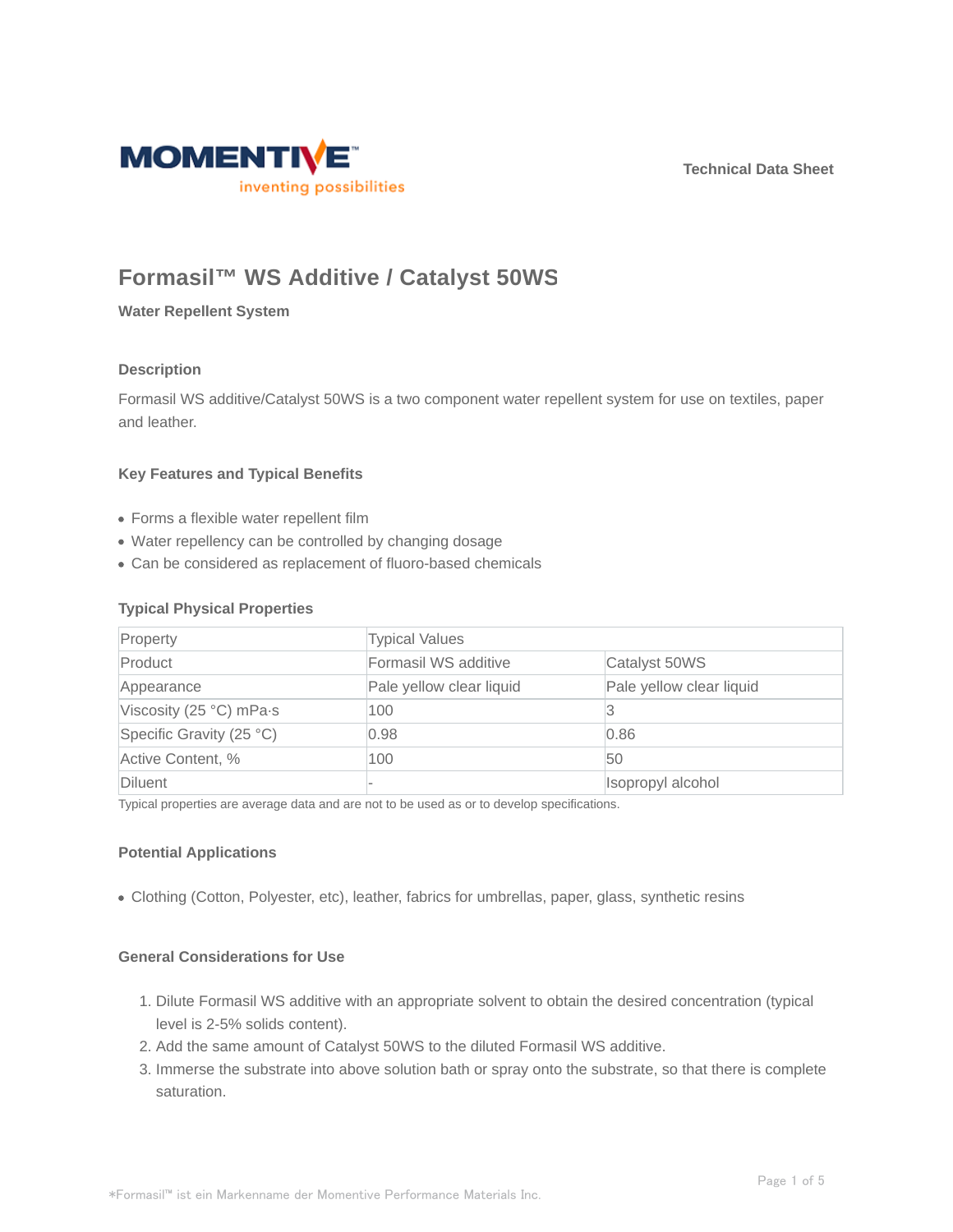- Air-dry it to evaporate absorbed solvent. Solvent evaporation can be accelerated by heating to 40-50 4. ºC.
- 5. After solvent evaporation, cure for one day at room temperature.
- 6. In case water repellency is not sufficient, repeat steps 3 to 5 above.

Note: Since viscosity increase or gelation may occur by reaction with moisture in the air, close the Catalyst 50WS container tightly to avoid contact with moisture.

## **Typical Performance Test Data**

Water Repellency Test: JIS L-1092 Test Method

- 1. Apply 1% Formasil WS additive / Catalyst 50WS Isopropyl alcohol solution onto cotton cloth, and dry.
- 2. Attach the cloth to apparatus.
- 3. Add 250ml Water to the funnel and spray onto the cloth.
- 4. Observe and score the water repellency by comparing with standard reference.



Test results. Actual results may vary.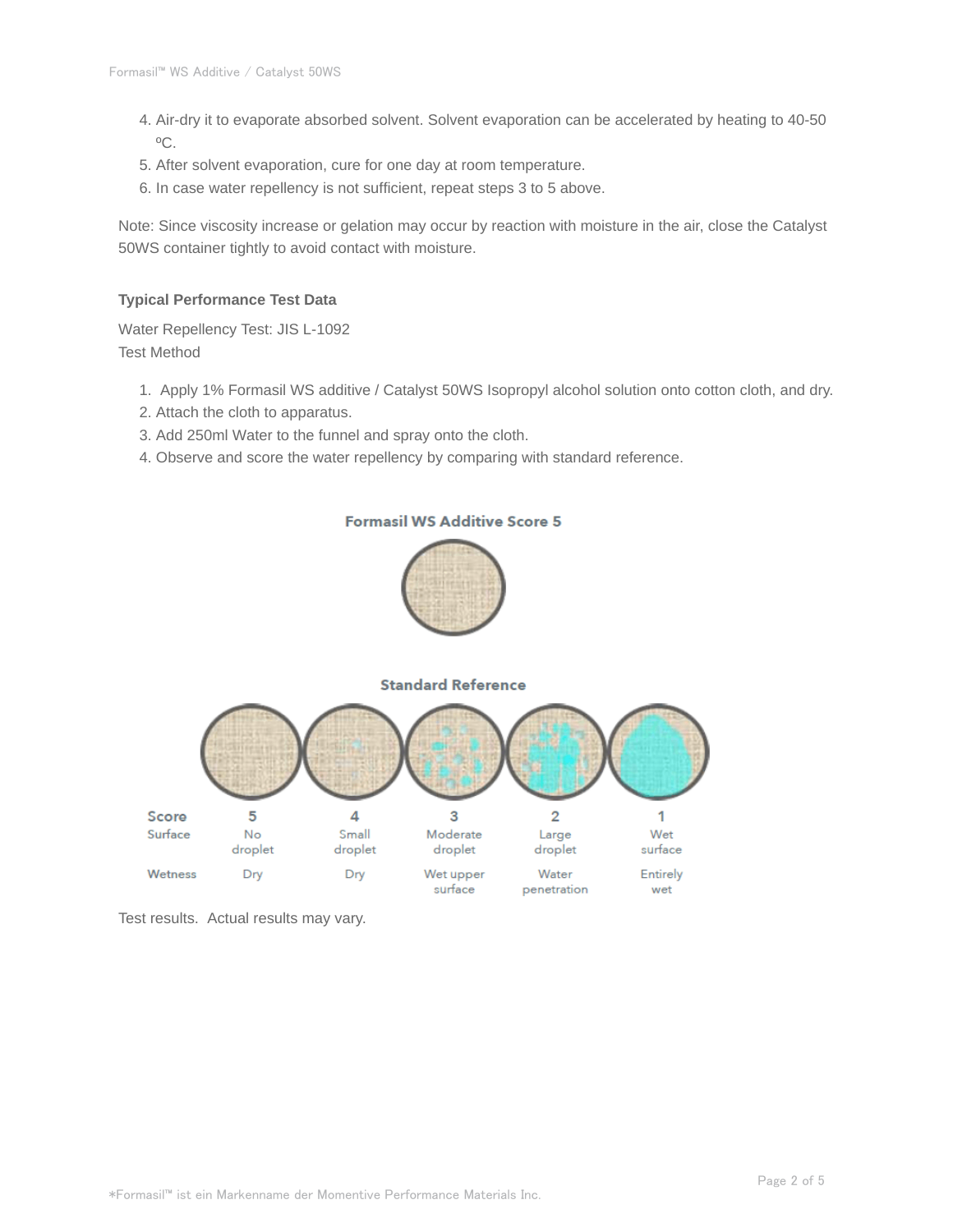## **Water Repellency Test Equipement**



## **Water Repellency Test**

## **Test Method**

- 1. Apply 4% Formasil WS additive / Catalyst 50WS isopropyl alcohol solution onto substrate until it is entirely wet, and dry overnight.
- 2. Observe the water repellency by dropping colored water.

Polyester treated with Formasil WS additive treated



Polyester (Control)

Genuine leather treated with **Formasil WS additive** 



Genuine leather (Control)



Cotton treated with Formasil WS additive



Cotton (Control)

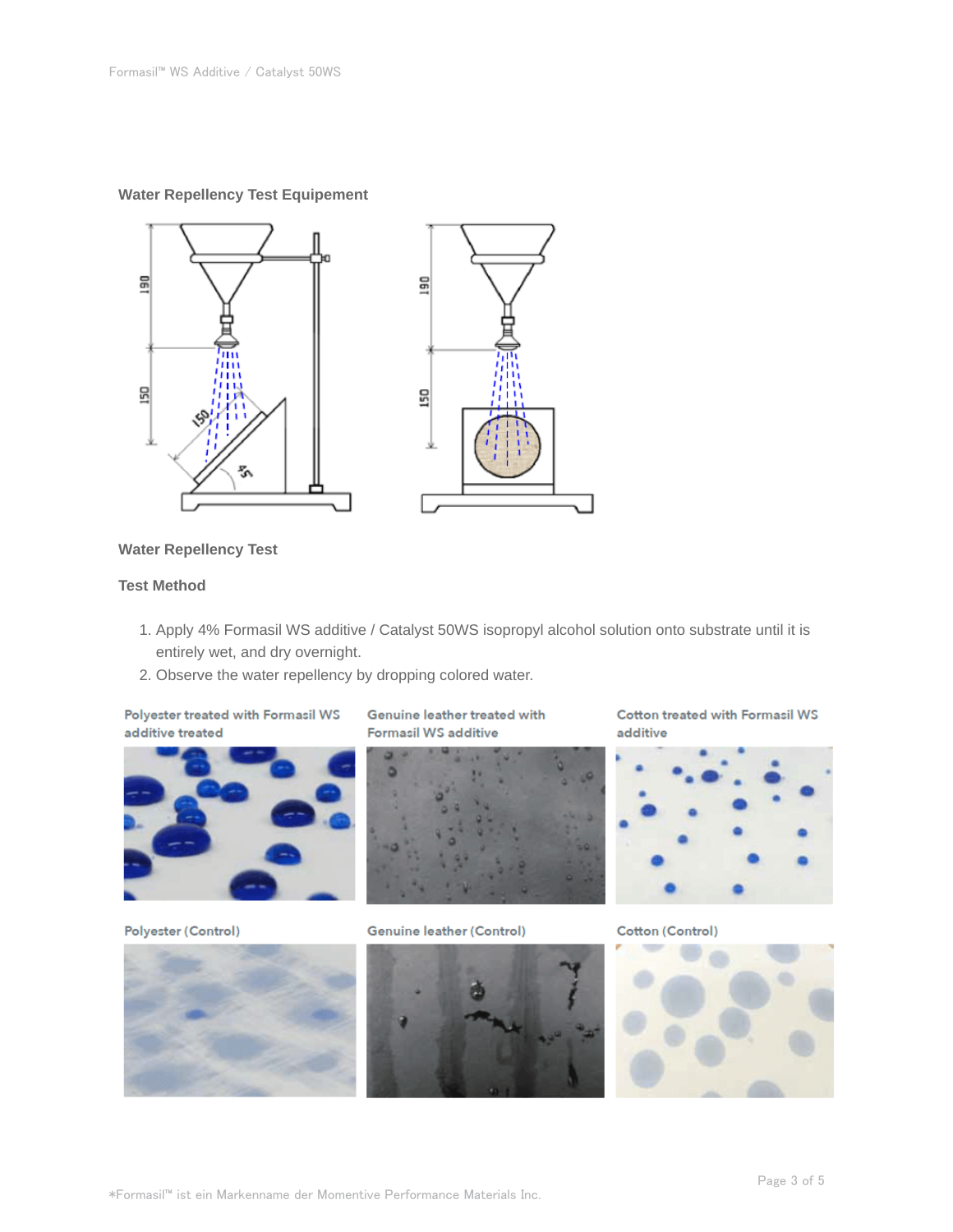## **Packaging**

Currently available each 15kg cans

#### **Patent Status**

Nothing contained herein shall be construed to imply the nonexistence of any relevant patents or to constitute the permission, inducement or recommendation to practice any invention covered by any patent, without authority from the owner of the patent.

#### **Product Safety, Handling and Storage**

Customers should review the latest Safety Data Sheet (SDS) and label for product safety information, safe handling instructions, personal protective equipment if necessary, emergency service contact information, and any special storage conditions required for safety. Momentive Performance Materials (MPM) maintains an around-the-clock emergency service for its products. SDS are available at www.momentive.com or, upon request, from any MPM representative. For product storage and handling procedures to maintain the product quality within our stated specifications, please review Certificates of Analysis, which are available in the Order Center. Use of other materials in conjunction with MPM products (for example, primers) may require additional precautions. Please review and follow the safety information provided by the manufacturer of such other materials.

## **Limitations**

Customers must evaluate Momentive Performance Materials products and make their own determination as to fitness of use in their particular applications.

## **Contact Information** Email commercial.services@momentive.com

| <b>Telephone</b>               |                      |                              |                     |
|--------------------------------|----------------------|------------------------------|---------------------|
| <b>Americas</b>                | <b>Latin America</b> | <b>EMEAI- Europe, Middle</b> | <b>ASIA PACIFIC</b> |
|                                |                      | East, Africa & India         |                     |
| +1 800 295 2392                | <b>Brazil</b>        | <b>Europe</b>                | China               |
| Toll free*                     | +55 11 4534 9650     | +390510924300                | 800 820 0202        |
| +704 805 6946                  | Direct Number        | Direct number                | Toll free           |
| Direct Number                  |                      |                              | +86 21 3860 4892    |
|                                |                      |                              | Direct number       |
| *All American countries Mexico |                      | India, Middle East & Africa  | Japan               |
|                                | +52 55 2169 7670     | + 91 44 71212207             | +81 3 5544 3111     |
|                                | <b>Direct Number</b> | Direct number*               | Direct number       |
|                                |                      |                              |                     |